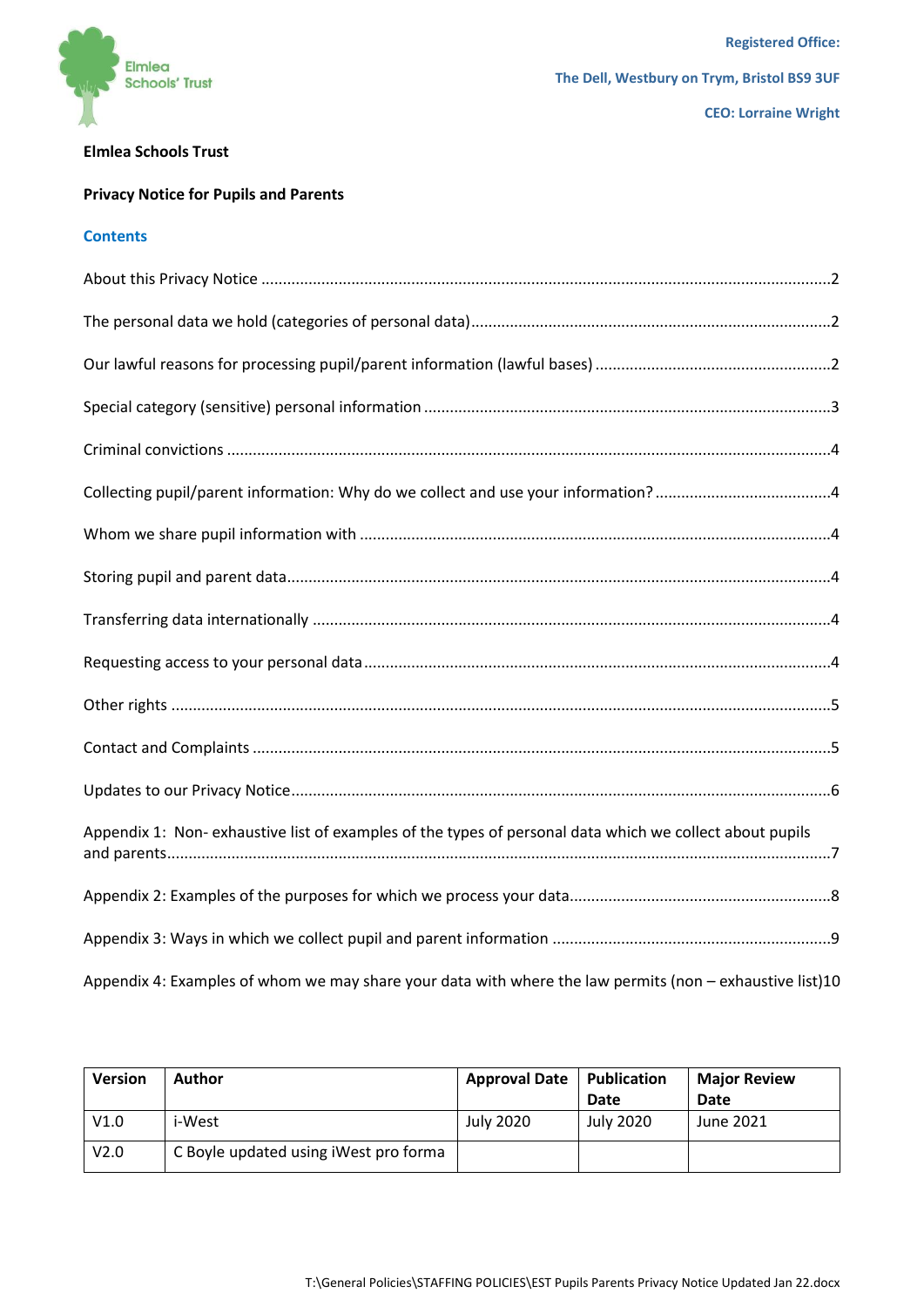### **About this Privacy Notice**

Elmlea Junior School and Elmlea Infant School is part of Elmlea Schools' Trust and is covered by Elmlea Schools' Trust Data Protection Policy.

Individuals have a legal right to be informed about how we use their personal information. This Privacy Notice explains how we collect, store and use personal information. It is intended for pupils and parents (including carers or guardians who we refer to in this privacy notice as 'parents') and we encourage all to read it. We have produced a separate privacy notice for the school's workforce.

Our aim is to always provide clear information about the personal information we are using and why we are using it. We have tried to keep the language in this privacy notice as simple as possible, however if anything is unclear or if you have any concerns then please contact the school office.

This is the school's main 'overarching' privacy notice and it applies generally to the personal information that we collect and use. It is based on the model privacy notice produced for schools by the Department for Education (DfE). Unless there is a lawful reason not to do so, we will also provide more specific privacy information at the point at which we collect or use personal information, for example if we collect personal data via an online or paper form.

Whilst much of the personal information that we collect is mandatory (i.e. it must be provided so that we can manage the school, fulfil our legal obligations and provide an education), some of it is requested on a voluntary basis. Where this is the case, we will request consent at the point we collect the information. We will explain to you whether there is a requirement to provide certain information to us, or whether you have a choice in doing so.

For the purposes of data protection law, Elmlea Schools' Trust is the 'data controller'. **Our Data Protection Officer is One West,** contact details are provided at the end of this privacy notice.

## <span id="page-1-0"></span>**The personal data we hold (categories of personal data)**

We process personal information to be able to run the school, to provide pupils with an education and to make sure that we can look after our pupils appropriately. We may collect information directly from pupils or parents or from other places including other schools, the local council and the Department for Education (DfE). Examples of the types of personal data that we may collect, use, store and share (when appropriate) are listed at **Appendix 1.**

## <span id="page-1-1"></span>**Our lawful reasons for processing pupil/parent information (lawful bases)**

Data Protection law requires us to have a lawful reason ('lawful basis') for processing the personal data we use. These reasons are listed under Article 6 of the 'General Data Protection Regulation' (GDPR). Our lawful basis for processing will be explained at the point at which we collect personal information unless there is a lawful reason not to do so (for example where it is for the prevention or detection of crime).

Elmlea Schools' Trust processes a wide range of personal data for a variety of purposes, as described above. The lawful bases we rely on will therefore vary. However, generally, the lawful bases we mainly use in relation to pupils and parents are:

- **We need to comply with the law (we have a legal obligation):** For example we collect and use pupil information under legal and statutory obligations within the Education Act 1996, The Children Act 2004; Education and Inspections Act 2006; Education Act 2011; the Family and Children Act 2014 and Keeping Children Safe in Education (KCSIE).
- **We need to carry out a task in the public interest:** For example, the collection and use of pupil information is necessary for us to perform our role as a school and to deliver our public task of providing education to our pupils.
- **You have given us your consent** for example a photo of you for promotional purposes or our website.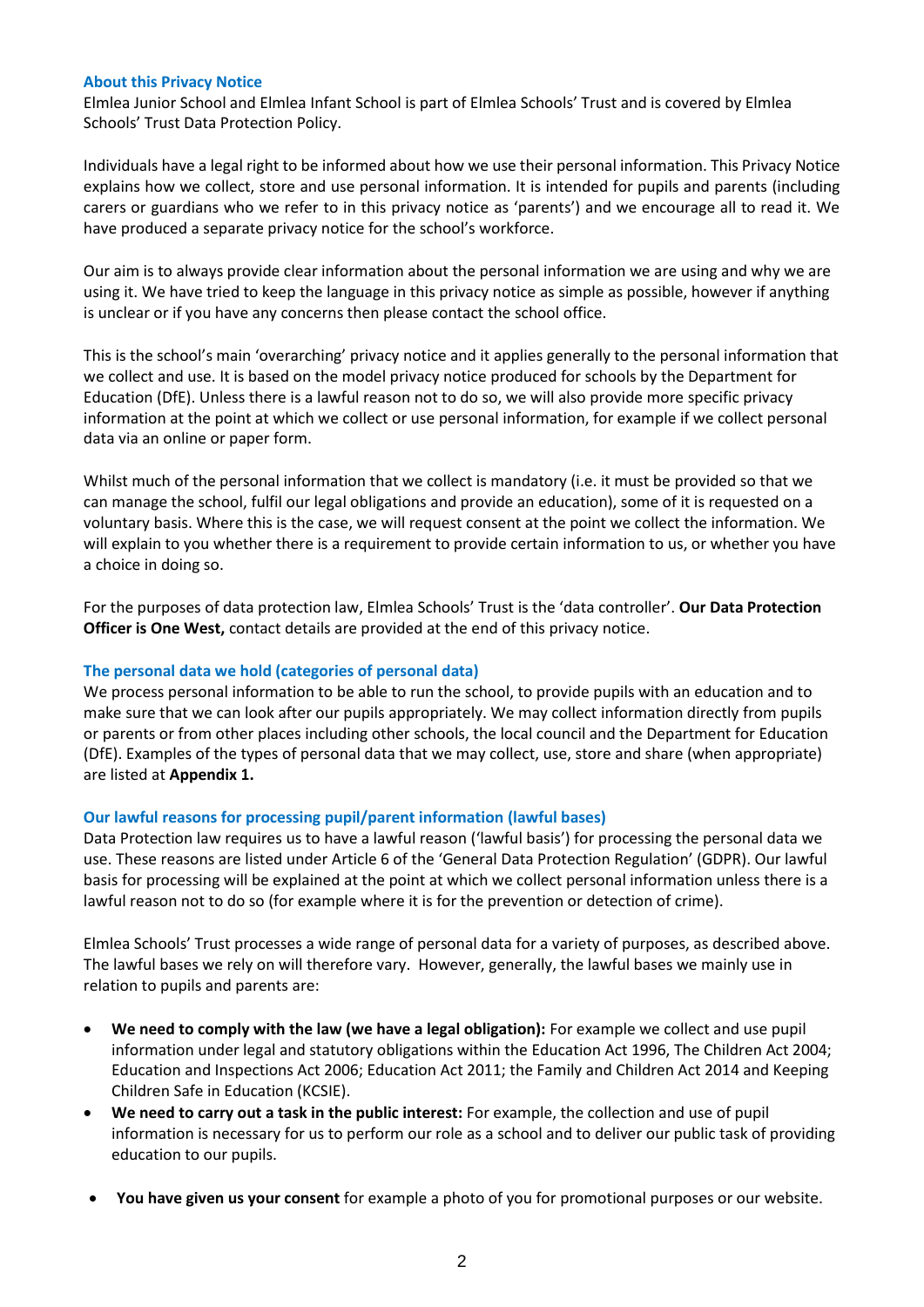- **We need to protect your vital interests (or someone else's interests).** This relates to life and death situations**.**
- **It is in ours or a third party's legitimate business interests to process the data**. Where this is the case, we will ensure that we have considered whether our legitimate interests are overridden by your rights and freedoms as the pupil or parent.

Where you have provided us with consent to use your data, you may withdraw this consent at any time. We will make this clear when requesting your consent and explain how you go about withdrawing consent if you wish to do so. We will then cease this aspect of processing.

Some of the reasons that we use for collecting and using information may overlap and there may be several grounds allowing us to use personal data. There are also other lawful bases that may apply, and this will be made clear wherever possible.

Our lawful basis for processing will be explained at the point at which we collect personal information unless there is a lawful reason not to do so (for example where it is for the prevention or detection of crime).

# <span id="page-2-0"></span>**Special category (sensitive) personal information**

We may also collect, store, and use information about you that falls into "special categories" of more sensitive personal data which has extra protection in law and requires us to identify a condition for processing under Article 9 of the GDPR.

Special category data is personal data revealing:

- racial or ethnic origin
- political opinions
- religious or philosophical beliefs
- trade union membership
- genetic data
- biometric data for the purpose of uniquely identifying a natural person (for example fingerprints)
- data concerning health; or
- data concerning a natural person's sex life or sexual orientation

The Article 9 grounds which we may rely on to process special category data include:

- Legal obligation
- Substantial public interest including:
	- o Statutory and government purposes
	- o Equality of opportunity or treatment
	- o Preventing and detecting unlawful acts
	- o Preventing fraud
	- o Public Health
	- o Safeguarding
- Support for individuals with a particular disability or medical condition
- Explicit consent, for example to the use of biometric data, eg fingerprints.
- To maintain your vital interests

Please refer to our special category of data policy which forms part of our data protection policy for further information.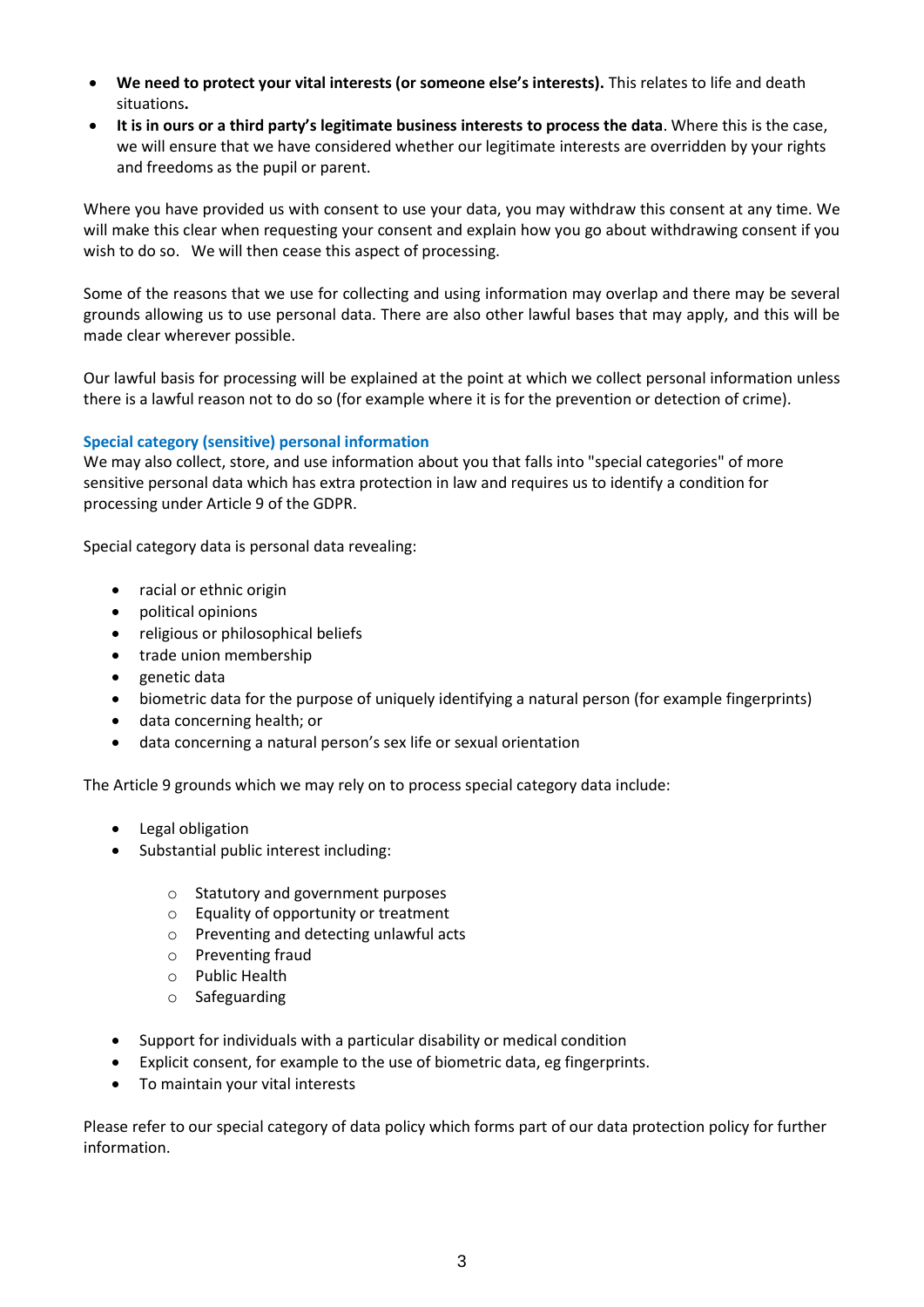### <span id="page-3-0"></span>**Criminal convictions**

We may process data about criminal convictions or offences. This will usually be where such processing is necessary to carry out our obligations, to exercise our rights, to look after our students and staff or to support the police and other relevant agencies.

We will only use information about criminal convictions or offences where the law allows us to. Usually this will either be either on the basis of our legal obligations in relation to safeguarding, preventing fraud, health and safety or with your consent. We also need to identify the relevant condition for the processing, this will usually be substantial public interest.

### <span id="page-3-1"></span>**Collecting pupil/parent information: Why do we collect and use your information?**

The reasons that we collect and use personal information enable us to provide our pupils with an education and to help us run the school. Please refer to **Appendix 2** for examples.

We collect and use information about you in a variety of way including through the school application and admissions process, from correspondence with you and through assessing pupils' educational progress. The ways in which we collect information about you may also include methods as outlined at **Appendix 3**.

We may also collect information about you from third parties such as information from other schools or other third parties engaging with you outside the school

### <span id="page-3-2"></span>**Whom we share pupil information with**

Information about pupils and parents will not be shared with any third party without consent, unless the law allows us to do so. Where it is legally required or necessary (and it complies with data protection law) personal information may be shared with the relevant local authority to meet our legal obligations to share information such as safeguarding concerns or with the Department for Education (DfE). To find out more about the data collection requirements that are placed upon us by the DfE including the data that we share with them go to: <https://www.gov.uk/education/data-collection-and-censuses-for-schools>. We do not use data for profiling, and only for marketing if you have opted in e.g. to our newsletter.

Further examples of with whom we share data are listed at **Appendix 4**. Examples of how we share data with the Department for Education can be seen in **Appendix 5**.

#### <span id="page-3-3"></span>**Storing pupil and parent data**

Personal data is stored in line with our data protection policy in a range of different places including within pupils' files and our IT systems including the school's email system.

The information that we create and maintain is kept secure. Once a pupil's education with us has ended, we may retain such information beyond their attendance at the school as deemed necessary and in line with our retention policies. A copy of the Retention Schedule can be obtained by contacting the school office.

#### <span id="page-3-4"></span>**Transferring data internationally**

Where we transfer personal data to a country or territory outside the UK and European Economic Area, we will do so in accordance with data protection law and ensure that we have sufficient safeguards in place.

#### <span id="page-3-5"></span>**Requesting access to your personal data**

Individuals have the right to request access to information about them that we hold. This is known as making a 'Subject Access Request' (SAR). If you make a subject access request, and if we hold information about you, we will:

- Give you a description of it
- Tell you why we are holding and processing it, and how long we will keep it for
- Explain where we got it from, if not from you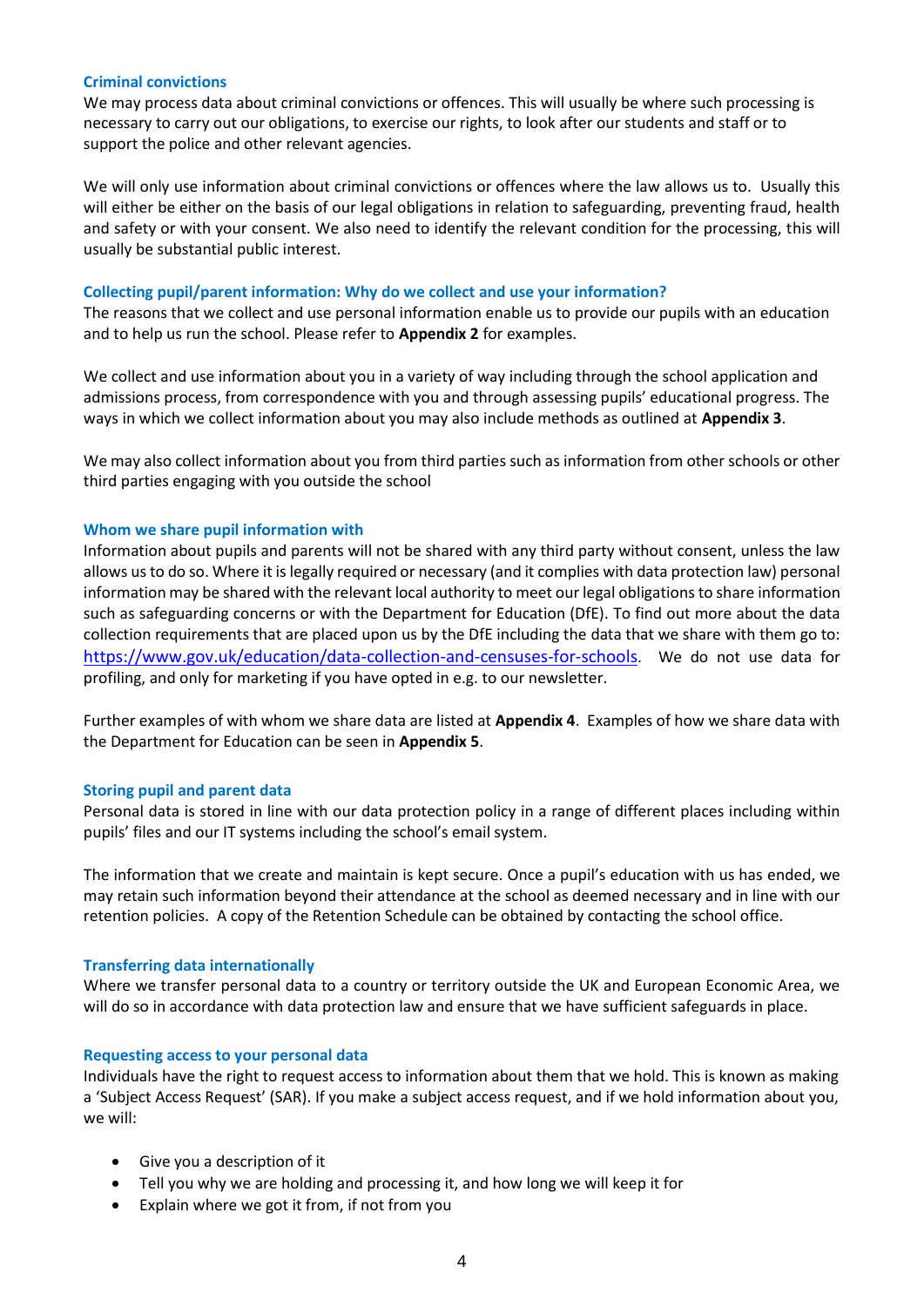- Tell you who it has been, or will be, shared with
- Let you know whether any automated decision-making is being applied to the data, and any consequences of this
- Give you a copy of the information in an intelligible form within a month, unless an extension is necessary on the ground of the complexity of the request

You may also have the right for your personal information to be transmitted electronically to another organisation in certain circumstances. If you would like to make a request, please contact the school office.

Children have the same rights as adults over their personal data and the school will assess each request on its own merits. Pupils can find out what personal information we hold about them and how we use it by making a subject access request as long we judge that they can properly understand their rights and what this means.

Those with parental responsibility can make a request with respect to their child's data where the child is not considered mature enough to understand their rights over their own data (a benchmark may be under the age of 12 however this will be judged by the school on a case by case basis), or where the child has provided consent and it is considered to be in the best interests of the child. Parents also have the right to make a subject access request with respect to the personal data the school holds about themselves. If you would like to make a request, please contact the school office.

There is no equivalent legal right to access a child's educational record, but the Trust offers regular opportunities to share all children's progress and attainment and parents evenings and in the end of year reports and arranged meetings throughout the school year.

# <span id="page-4-0"></span>**Other rights**

Under data protection law, individuals have certain rights regarding how their personal data is used and kept safe. You have the right to:

- To request to have personal data rectified, if you believe that it is inaccurate or incomplete.
- To request the deletion or removal of personal data where there is no compelling reason for its continued processing.
- To restrict our processing of personal data (i.e. permitting its storage but no further processing) under certain circumstances.
- To object to processing if we are processing your information as part of our public tasks, or on the basis of our legitimate business interests, in which case we will consider your objection, and balance this against our need to process the information.
- To object to direct marketing (including profiling) and processing for the purposes of scientific/historical research and statistics.
- To withdraw your consent to processing
- To have personal information, which you have provided, transmitted electronically to another organisation in certain circumstances.
- Not to be subject to decisions based purely on automated processing where it produces a legal or similarly significant effect - unless you have agreed or in other limited circumstances.
- A right to seek redress, either through the ICO, or through the courts

# <span id="page-4-1"></span>**Contact and Complaints**

If you have any questions, concerns or would like more information about anything mentioned in this privacy notice, please either contact the school office.

We take any complaints about our collection and use of personal information very seriously.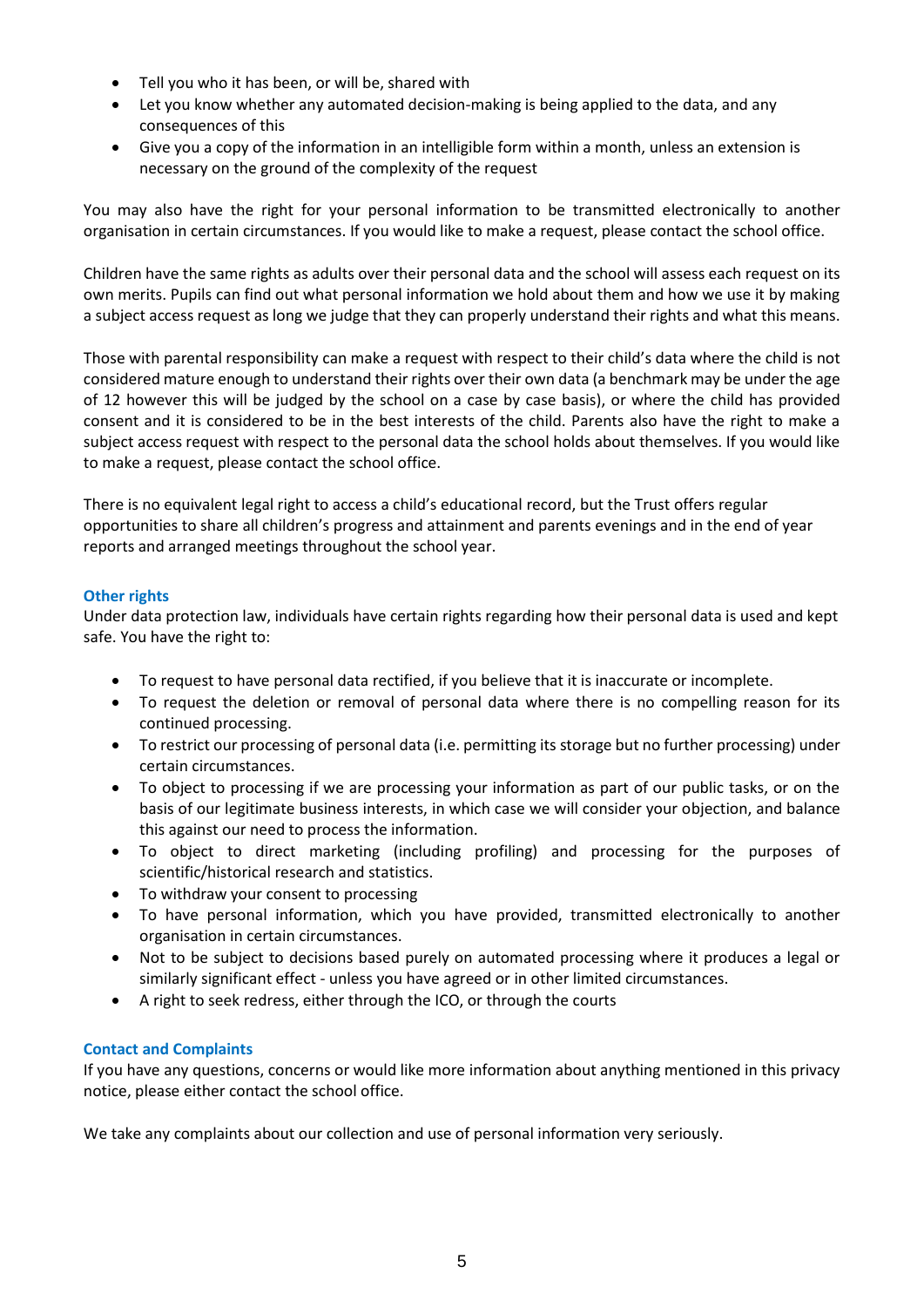If you think that our collection or use of personal information is unfair, misleading or inappropriate, or have any other concern about our data processing, please contact Director of Finance and Operations <https://www.elmleaschoolstrust.com/our-school/staff/> or our Data Protection Officer One West,

Email: i-west@bathnes.gov.uk 01225 395959

You can also complain to the ICO if you are unhappy with how we have used your data, but they would generally expect you to have raised the issue with us first.

The ICO's address:

Information Commissioner's Office Wycliffe House Water Lane Wilmslow Cheshire SK9 5AF Helpline number: 0303 123 1113 ICO website: [https://www.ico.org.uk](https://www.ico.org.uk/)

### <span id="page-5-0"></span>**Updates to our Privacy Notice**

We may need to update this Privacy notice periodically. This version was last updated on 23<sup>rd</sup> January 2022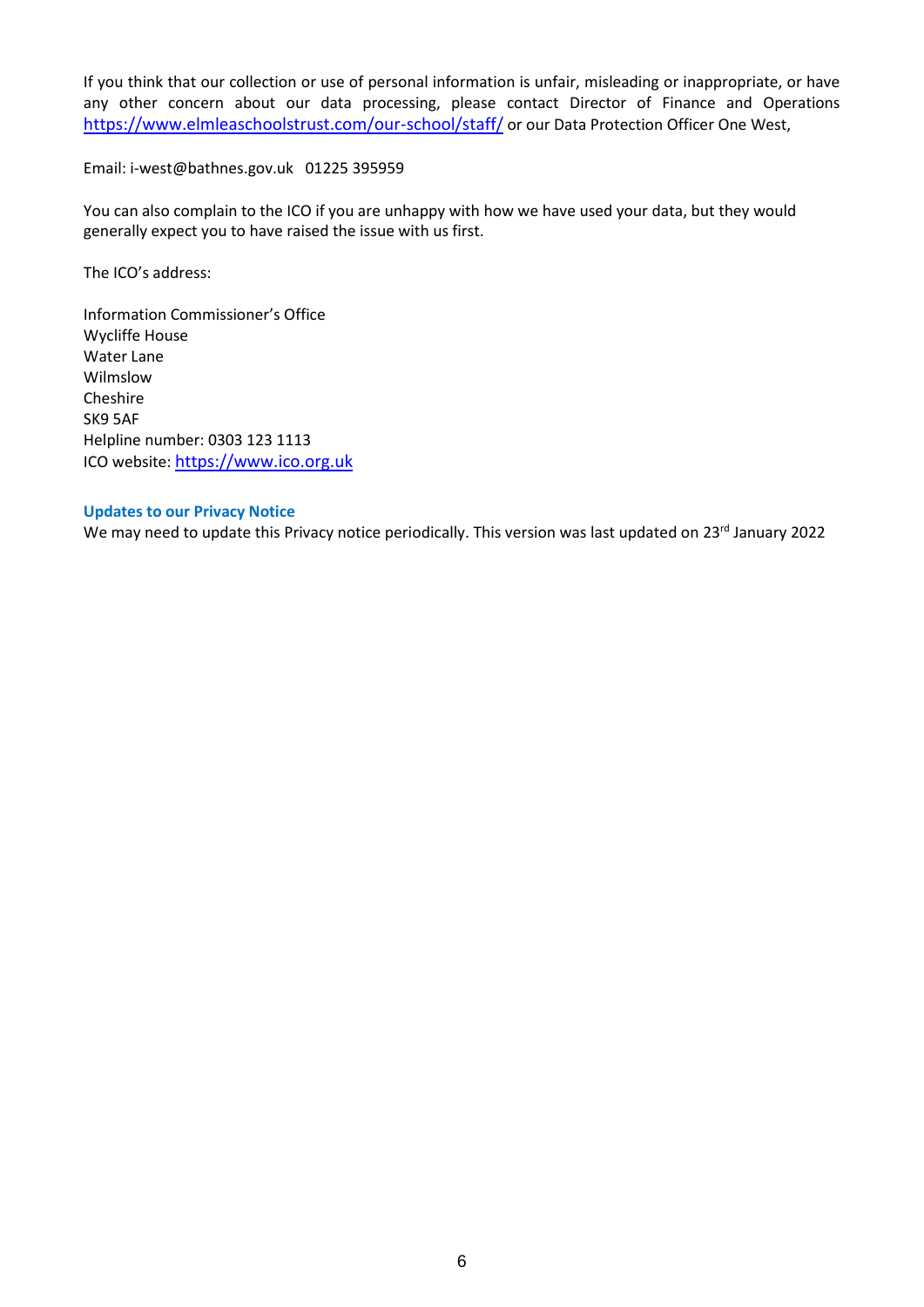<span id="page-6-0"></span>Appendix 1: Non- exhaustive list of examples of the types of personal data which we collect about pupils and parents

- Personal identifiers and contacts (such as name, unique pupil number, contact details and address).
- Characteristics (such as ethnicity, language, and free school meal eligibility).
- Safeguarding information (such as court orders and professional involvement).
- Special educational needs (including the needs and ranking).
- Medical conditions (such as doctor information, child health, dental health, allergies, medication and dietary requirements).
- Attendance record (such as sessions attended, number of absences, absence reasons and any previous schools attended).
- Test results, assessment and attainment such as NFER assessments for reading and maths internally from Year 2, phonics results.
- Behavioural information (such as exclusions and any relevant alternative provision put in place).
- Photographs and CCTV
- We may use online platforms to deliver lessons remotely, if we intend to record the lesson we will let you know

This list is not exhaustive. To access further details of the categories of personal information we process, please contact the school office.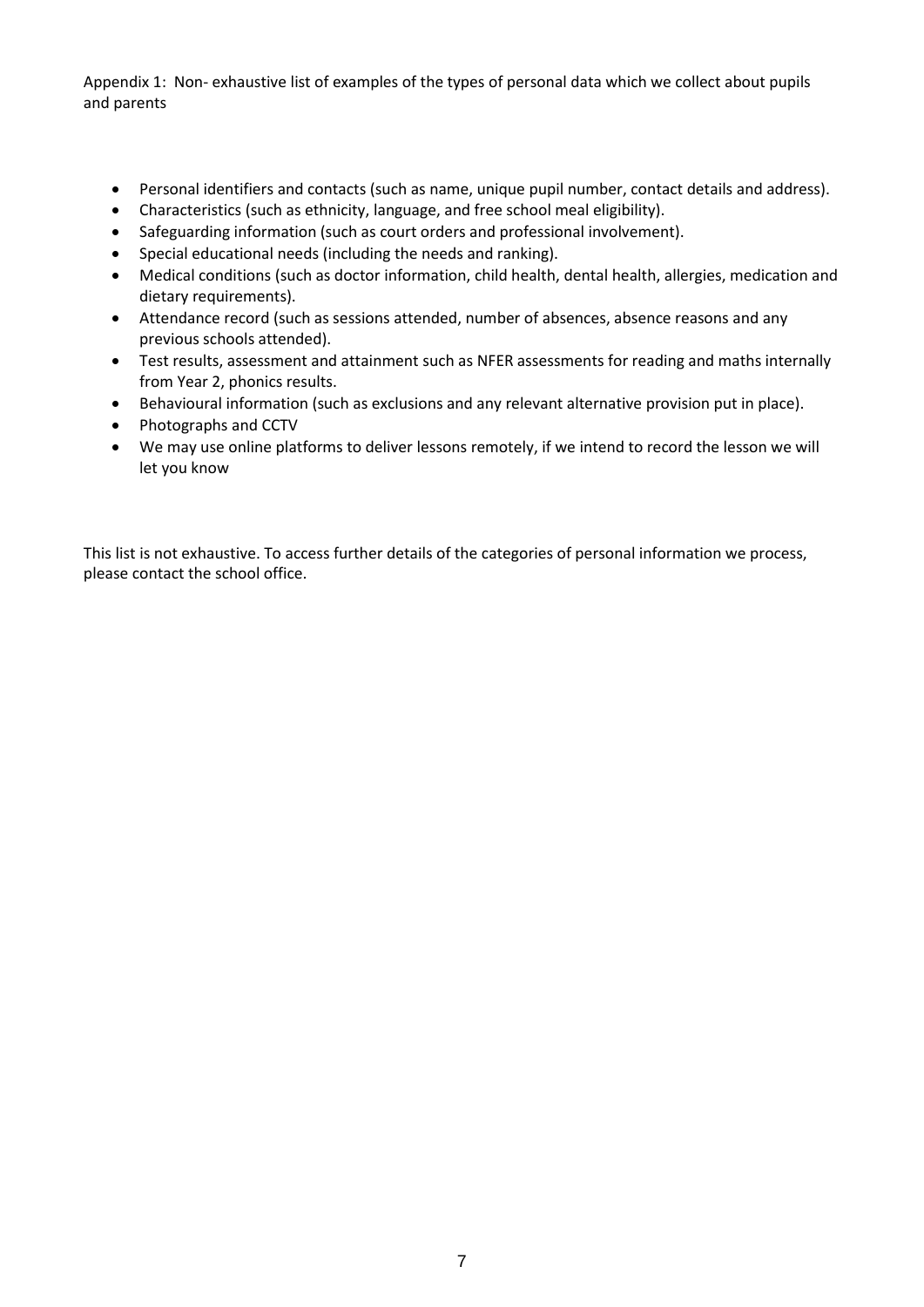<span id="page-7-0"></span>Appendix 2: Examples of the purposes for which we process your data

- To support pupil learning and deliver remote learning
- To monitor and report on pupil progress and check whether any extra help is needed.
- To look after pupil wellbeing.
- To keep track of how well we're performing and assess the quality of our services.
- To keep children safe (e.g. food allergies, or emergency contact details).
- To meet the statutory duties placed upon us e.g. for official data collections.
- To promote the school e.g. through our website, prospectuses and press releases.
- We may be required to share information about our pupils with the local authority to ensure that they can conduct their statutory duties under the Schools Admission Code, including conducting Fair Access Panels.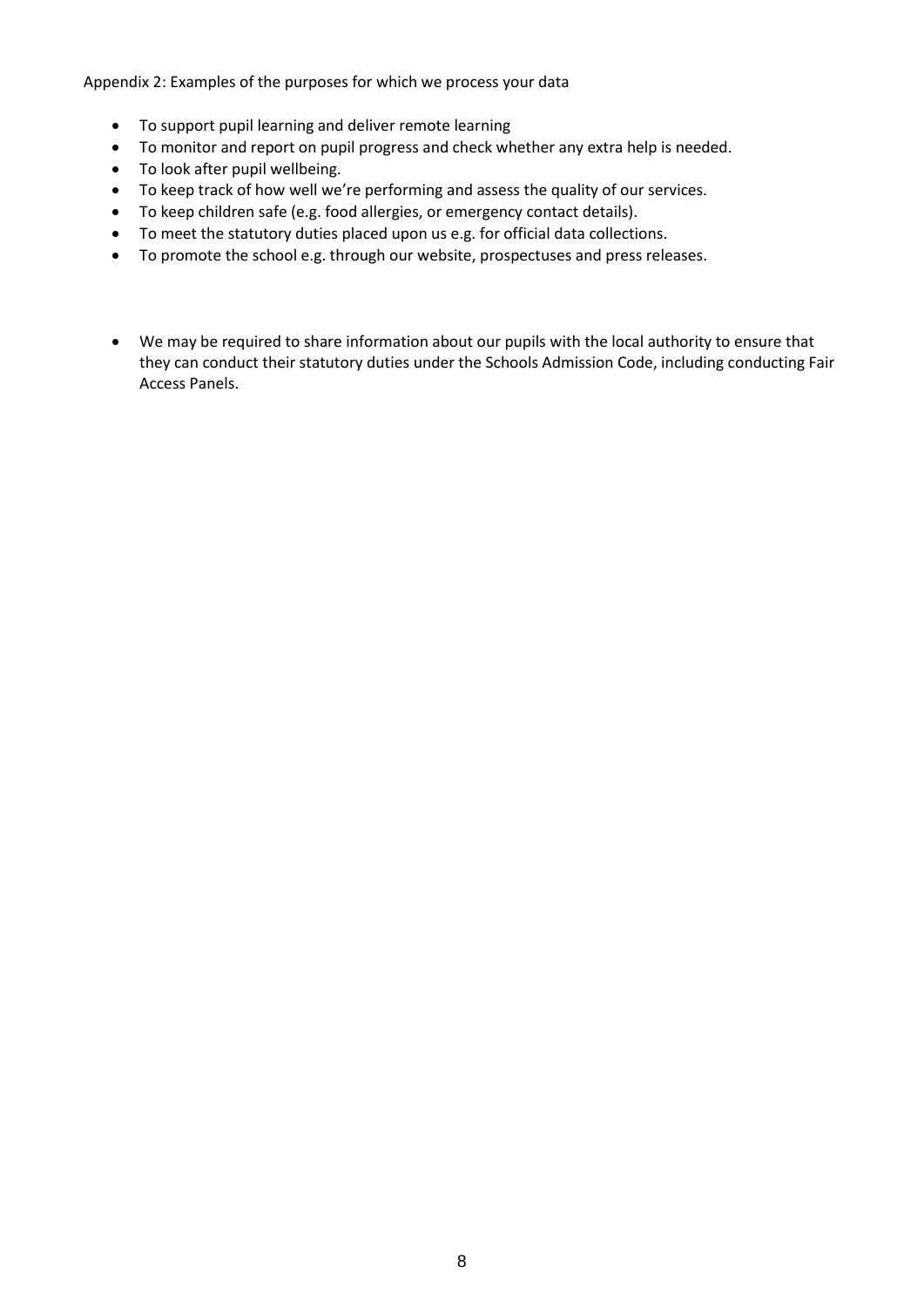<span id="page-8-0"></span>Appendix 3: Ways in which we collect pupil and parent information

We collect and use information about you in a variety of way including through the school application and admissions process, from correspondence with you and through assessing pupils' educational progress. The ways in which we collect information about you may also include:

Application forms

Common Transfer Files (CTF) secure file transfer from previous school

CPOMs records

MIS records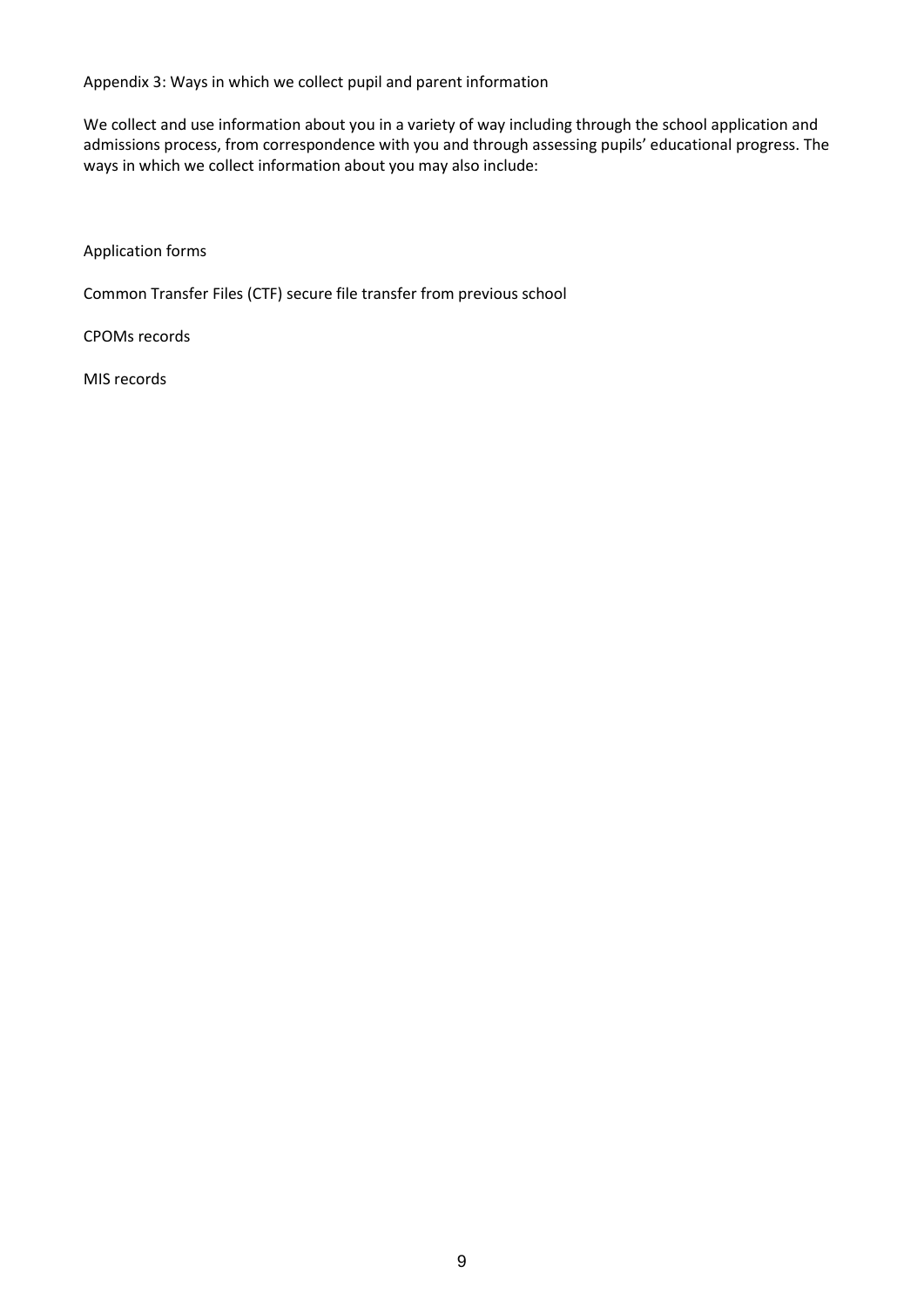# <span id="page-9-0"></span>**Appendix 4: Examples of whom we may share your data with where the law permits (non – exhaustive list)**

- The Local Authority Bristol City Council.
- Schools that students attend after leaving Elmlea Schools' Trust.
- The Department for Education (DfE).
- The National Health Service to support student safety and vaccination programs.
- The pupil's family and representatives.
- Educators and examining bodies.
- The Trusts' inspector
- Suppliers and service providers so that they can provide a contracted service such as careers and Physical Education provision.
- Central and local government.
- Auditors.
- Survey and research organisations.
- Security organisations.
- Health and social welfare organisations.
- Professional advisers and consultants.
- Counsellors/Educational Psychologists as and when appropriate.
- Charities and voluntary organisations.
- Police forces, courts, tribunals.
- Professional bodies.
- Our data protection officer on occasion, eg to support a subject access request
- Occasionally with school governors

**Appendix 5: How we share information with the Department for Education (DfE) and the National Pupil Database (NPD)**